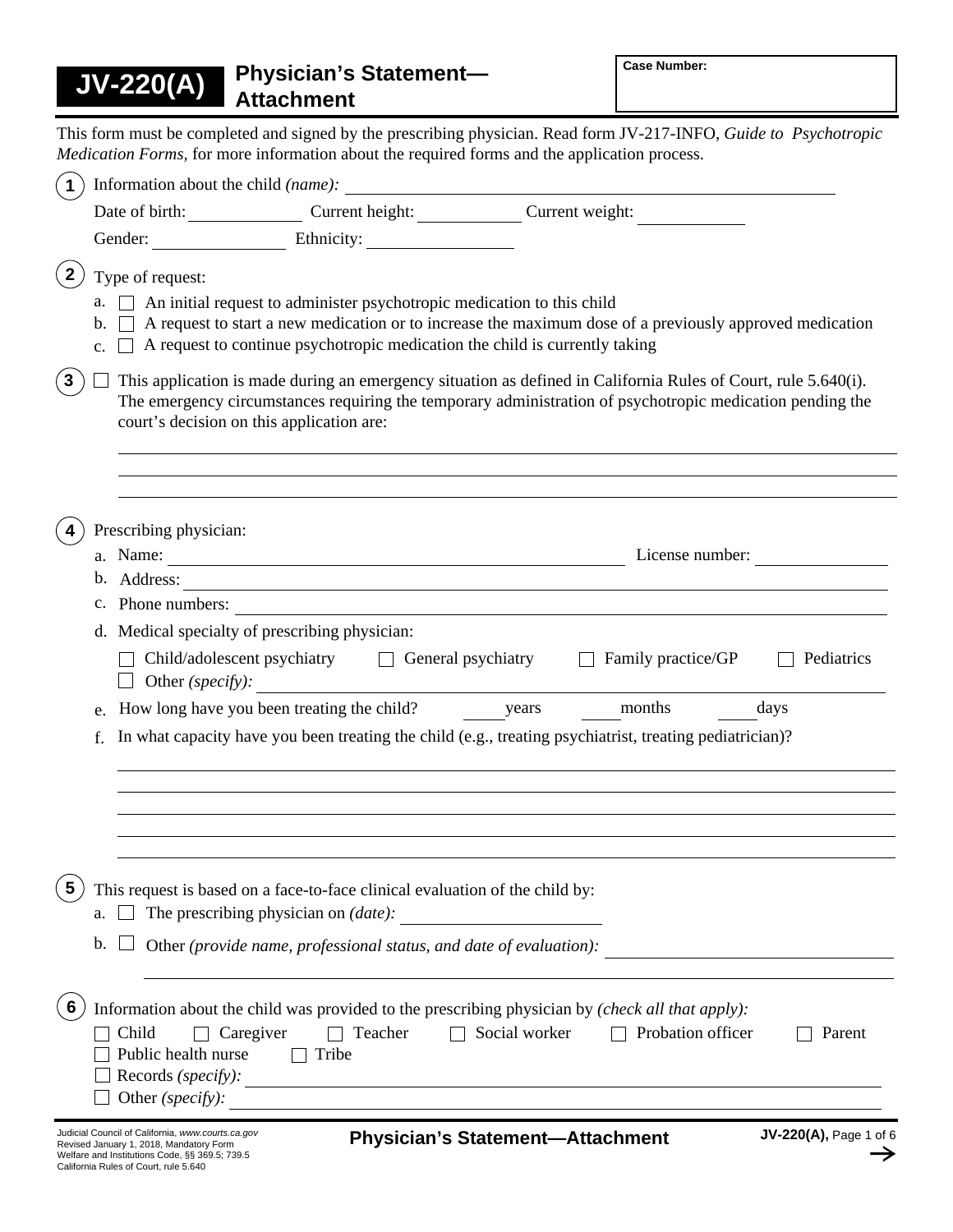|                |                                                                                           | Child's name:                                                                                                           | <b>Case Number:</b>           |  |  |  |  |  |
|----------------|-------------------------------------------------------------------------------------------|-------------------------------------------------------------------------------------------------------------------------|-------------------------------|--|--|--|--|--|
| $\overline{7}$ |                                                                                           | Provide to the court your assessment of the child's overall mental health.                                              | I don't know.<br>$\Box$       |  |  |  |  |  |
|                |                                                                                           |                                                                                                                         |                               |  |  |  |  |  |
|                |                                                                                           |                                                                                                                         |                               |  |  |  |  |  |
| $\bf{8}$       |                                                                                           | Describe the child's symptoms, including duration, and the child's treatment plan.                                      | I don't know.<br>$\mathbf{L}$ |  |  |  |  |  |
|                |                                                                                           |                                                                                                                         |                               |  |  |  |  |  |
|                |                                                                                           |                                                                                                                         |                               |  |  |  |  |  |
| 9              | a. Describe the child's response to any current psychotropic medication.<br>I don't know. |                                                                                                                         |                               |  |  |  |  |  |
|                |                                                                                           |                                                                                                                         |                               |  |  |  |  |  |
|                |                                                                                           |                                                                                                                         |                               |  |  |  |  |  |
|                |                                                                                           | b. Describe the symptoms not alleviated or ameliorated by other current or past treatment efforts. $\Box$ I don't know. |                               |  |  |  |  |  |
|                |                                                                                           |                                                                                                                         |                               |  |  |  |  |  |
|                |                                                                                           |                                                                                                                         |                               |  |  |  |  |  |
|                |                                                                                           |                                                                                                                         |                               |  |  |  |  |  |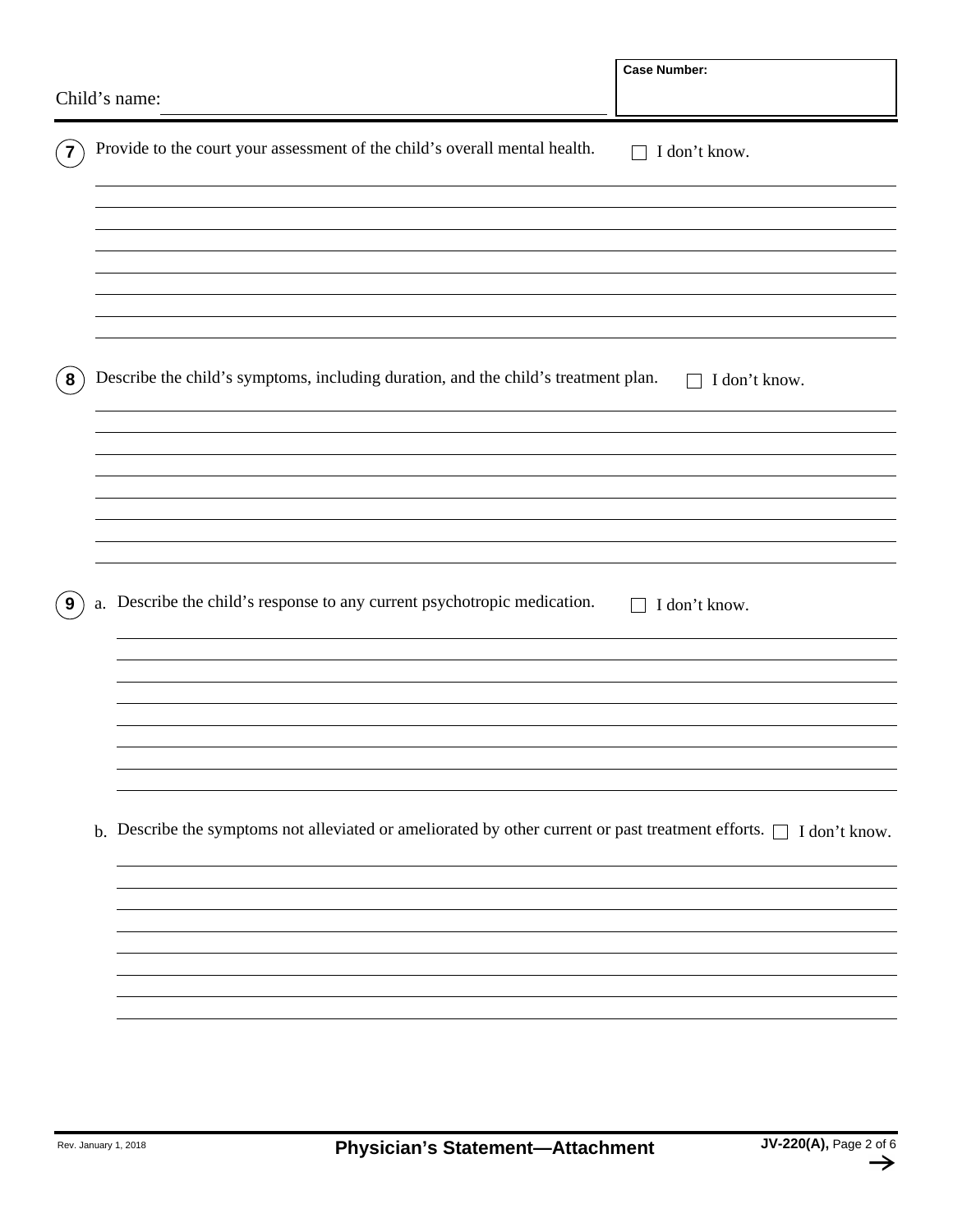|               |  |                                                                                                                                                                                                                                                     |               | <b>Case Number:</b>                                                                                                 |  |  |  |  |
|---------------|--|-----------------------------------------------------------------------------------------------------------------------------------------------------------------------------------------------------------------------------------------------------|---------------|---------------------------------------------------------------------------------------------------------------------|--|--|--|--|
| Child's name: |  |                                                                                                                                                                                                                                                     |               |                                                                                                                     |  |  |  |  |
| (10)          |  | a. Have nonpharmacological treatment alternatives to the proposed medications been tried in the last six months?<br>$\Box$ I don't know.<br>$\Box$ No<br>Yes<br>b. If yes, describe the treatment and the child's response. If no, explain why not. |               |                                                                                                                     |  |  |  |  |
|               |  |                                                                                                                                                                                                                                                     |               |                                                                                                                     |  |  |  |  |
| (11)          |  | Yes<br>No<br>$\Box$                                                                                                                                                                                                                                 | I don't know. | a. Have other pharmacological treatment alternatives to the proposed medications been tried in the last six months? |  |  |  |  |
|               |  | b. If yes, describe the treatment and the child's response. If no, explain why not.                                                                                                                                                                 |               |                                                                                                                     |  |  |  |  |
|               |  |                                                                                                                                                                                                                                                     |               |                                                                                                                     |  |  |  |  |
|               |  |                                                                                                                                                                                                                                                     |               |                                                                                                                     |  |  |  |  |
|               |  | c. List the psychotropic medications that you know were taken by the child in the past and the reason or reasons<br>these were stopped if the reasons are known to you.                                                                             |               |                                                                                                                     |  |  |  |  |
|               |  | Medication name (generic or brand) Reason for stopping                                                                                                                                                                                              |               |                                                                                                                     |  |  |  |  |
|               |  |                                                                                                                                                                                                                                                     |               |                                                                                                                     |  |  |  |  |
|               |  |                                                                                                                                                                                                                                                     |               |                                                                                                                     |  |  |  |  |
| (12)          |  | Diagnoses from Diagnostic and Statistical Manual of Mental Disorders, Fifth Edition (DSM-5):                                                                                                                                                        |               |                                                                                                                     |  |  |  |  |
|               |  |                                                                                                                                                                                                                                                     |               |                                                                                                                     |  |  |  |  |
|               |  |                                                                                                                                                                                                                                                     |               |                                                                                                                     |  |  |  |  |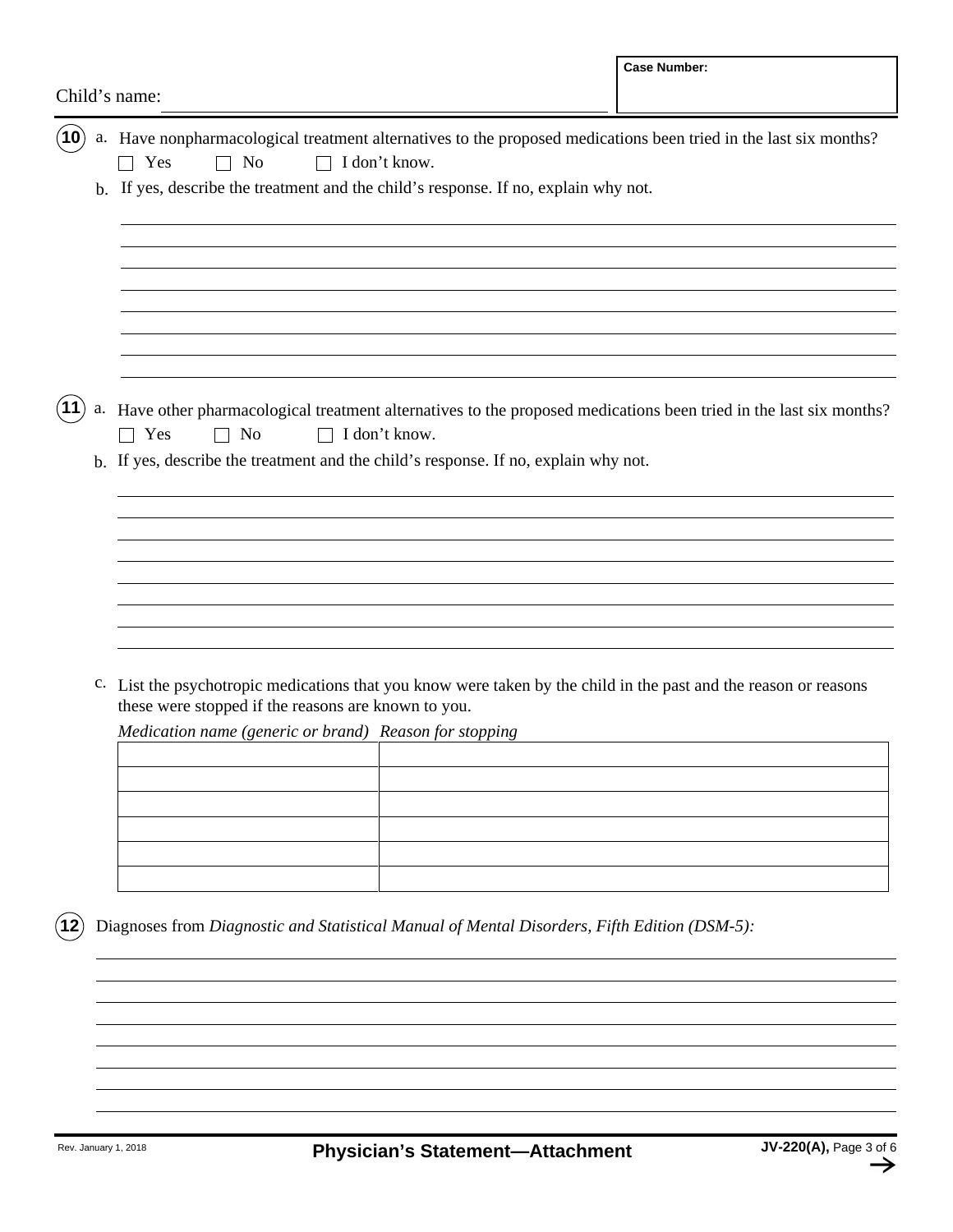| (13)         | Relevant medical history (describe, specifying significant medical conditions, all current nonpsychotropic<br>medications, date of last physical examination, and any recent abnormal laboratory results): |                |                                                                                                                                                                                                                                                                                                                                                                                                                                                                                                                                                                                                                                                                                                                                                          |  |  |  |  |
|--------------|------------------------------------------------------------------------------------------------------------------------------------------------------------------------------------------------------------|----------------|----------------------------------------------------------------------------------------------------------------------------------------------------------------------------------------------------------------------------------------------------------------------------------------------------------------------------------------------------------------------------------------------------------------------------------------------------------------------------------------------------------------------------------------------------------------------------------------------------------------------------------------------------------------------------------------------------------------------------------------------------------|--|--|--|--|
|              |                                                                                                                                                                                                            |                | All essential laboratory tests were performed.                                                                                                                                                                                                                                                                                                                                                                                                                                                                                                                                                                                                                                                                                                           |  |  |  |  |
|              | b.                                                                                                                                                                                                         |                | All essential laboratory tests were not performed (explain what laboratory tests were not done and why).                                                                                                                                                                                                                                                                                                                                                                                                                                                                                                                                                                                                                                                 |  |  |  |  |
|              | а.                                                                                                                                                                                                         |                | The child was told in an age-appropriate manner about the recommended medications, the anticipated<br>benefits, the possible side effects, and that a request to the court for permission to begin and/or continue the<br>medication will be made and that he or she may oppose the request. The child's response was<br>agreeable<br>not agreeable<br>Briefly describe child's response:<br><u> 1989 - Jan Stein, amerikansk politiker (d. 1989)</u>                                                                                                                                                                                                                                                                                                    |  |  |  |  |
|              | b.                                                                                                                                                                                                         |                | The child has not been informed of this request, the recommended medications, their anticipated benefits,<br>and their possible adverse reactions because:<br>The child lacks the capacity to provide a response (explain):<br>(1)<br>other (explain):<br>(2)                                                                                                                                                                                                                                                                                                                                                                                                                                                                                            |  |  |  |  |
| $({\bf 16})$ | a.<br>$c_{\cdot}$<br>d.<br>e.<br>f.<br>g.<br>h.<br>1.<br>1.                                                                                                                                                | $\blacksquare$ | The rapeutic services, other than medication, in which the child is enrolled in or is recommended to participate<br>during the next six months (check all that apply; include frequency for therapy on blank line):<br>$\blacksquare$ b. $\Box$ Individual therapy: $\Box$<br>Group therapy:<br>Milieu therapy (explain):<br><u> 1989 - Johann Barn, mars ann an t-Amhain Aonaichte ann an t-Aonaichte ann an t-Aonaichte ann an t-Aonaichte a</u><br>Therapy for children on the autism spectrum:<br>Art therapy:<br>Wraparound services:<br><u> 1989 - Johann Stoff, deutscher Stoff, der Stoff, der Stoff, der Stoff, der Stoff, der Stoff, der Stoff, der S</u><br>American Indian/Alaska Native healing and cultural traditions:<br>Speech therapy: |  |  |  |  |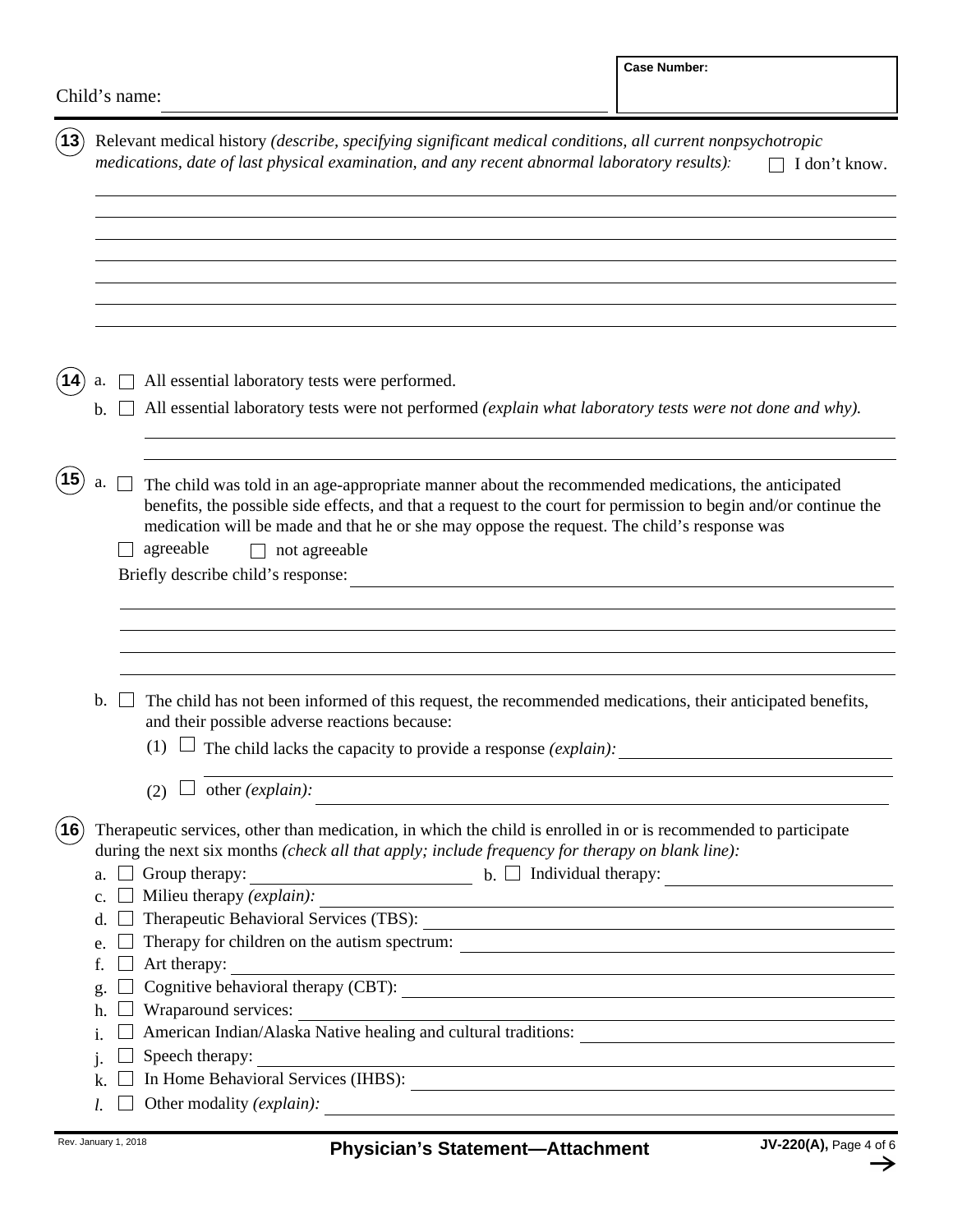|               |                                                                                                                                                                                                                                                                                                                                                                                 |              |                            |                                                       |                  | <b>Case Number:</b>                                                                                                                                                                             |  |
|---------------|---------------------------------------------------------------------------------------------------------------------------------------------------------------------------------------------------------------------------------------------------------------------------------------------------------------------------------------------------------------------------------|--------------|----------------------------|-------------------------------------------------------|------------------|-------------------------------------------------------------------------------------------------------------------------------------------------------------------------------------------------|--|
| Child's name: |                                                                                                                                                                                                                                                                                                                                                                                 |              |                            |                                                       |                  |                                                                                                                                                                                                 |  |
| (17)          | a. Mandatory Information Attached: Significant side effects, warnings/contraindications, drug interactions<br>the child), and withdrawal symptoms for each recommended medication are included in the attached material.<br>The caregiver was informed of the mandatory information, which is attached.<br>b.<br>The caregiver's response was<br>$\mathsf{L}$<br>$\mathbf{c}$ . |              | agreeable                  |                                                       | other (explain): | (including those with continuing psychotropic medication and all nonpsychotropic medication currently taken by                                                                                  |  |
| $({\bf 18})$  | Additional information regarding medication treatment plan and follow-up:                                                                                                                                                                                                                                                                                                       |              |                            |                                                       |                  |                                                                                                                                                                                                 |  |
| $({\bf 19})$  | List all psychotropic medications currently administered that you propose to continue and all psychotropic<br>medications you propose to begin administering. Mark each psychotropic medication as New (N) or Continuing (C).<br>Administration schedule                                                                                                                        |              |                            |                                                       |                  |                                                                                                                                                                                                 |  |
|               | Medication name (generic/brand) and<br>class, and symptoms targeted by each<br>medication's anticipated benefit to child                                                                                                                                                                                                                                                        | C<br>or<br>N | Maximum<br>total<br>mg/day | <b>Treatment</b><br>$duration*$<br>6-month<br>maximum |                  | · Initial and target schedule for new medication<br>• Current schedule for continuing medication<br>• Provide mg/dose and # of doses/day<br>• If PRN, provide conditions and parameters for use |  |
|               | Med:<br>Class:<br>Targets:                                                                                                                                                                                                                                                                                                                                                      |              |                            |                                                       |                  |                                                                                                                                                                                                 |  |
|               | Med:<br>Class:<br>Targets:                                                                                                                                                                                                                                                                                                                                                      |              |                            |                                                       |                  |                                                                                                                                                                                                 |  |
|               | Med:<br>Class:<br>Targets:                                                                                                                                                                                                                                                                                                                                                      |              |                            |                                                       |                  |                                                                                                                                                                                                 |  |
|               | Med:<br>Class:<br>Targets:                                                                                                                                                                                                                                                                                                                                                      |              |                            |                                                       |                  |                                                                                                                                                                                                 |  |

*\*Authorization to administer the medication is limited to this time frame or six months from the date the order is issued, whichever occurs first.*